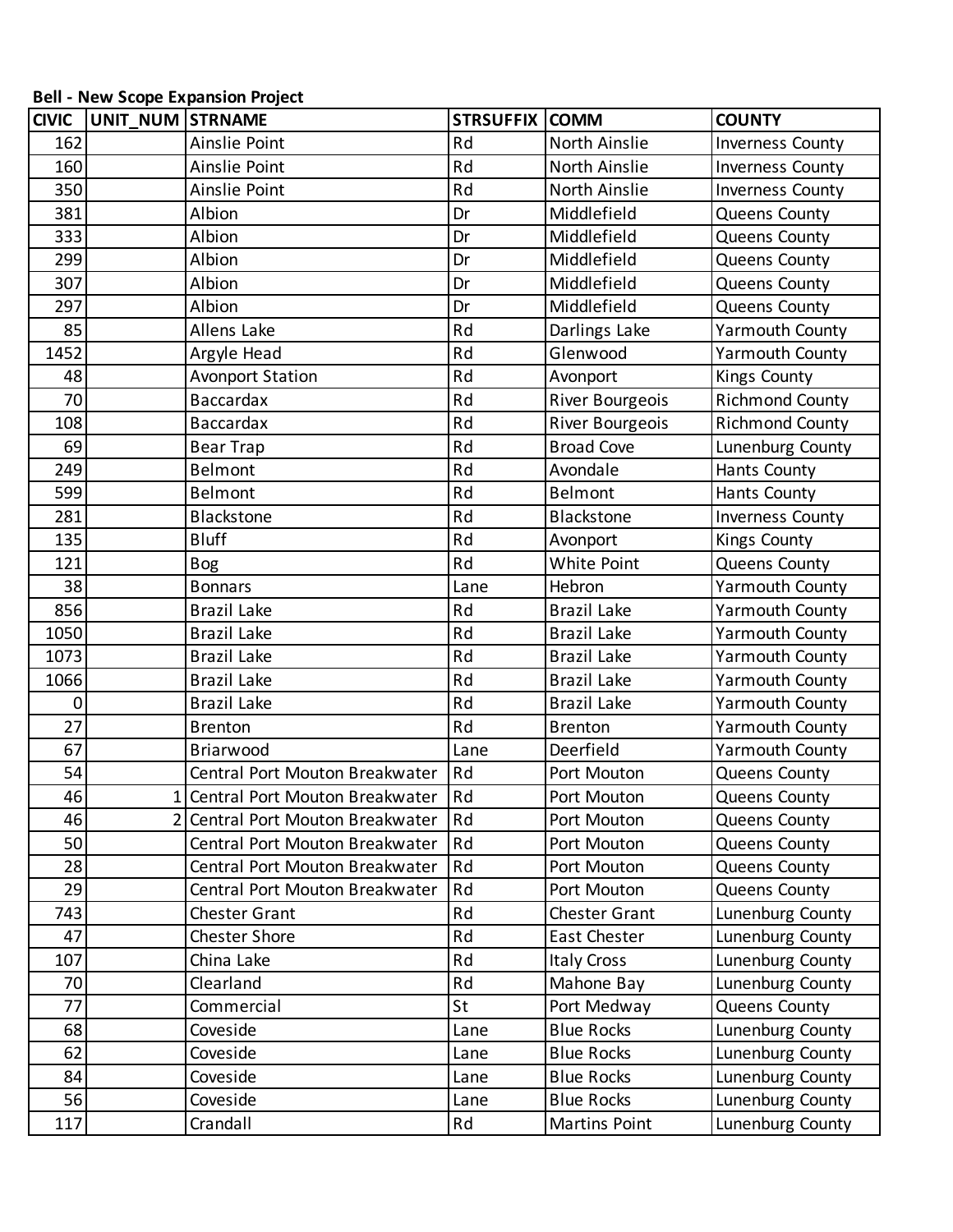| 210   | Crandall             | Rd | <b>Martins Point</b> | Lunenburg County       |
|-------|----------------------|----|----------------------|------------------------|
| 119   | Crandall             | Rd | <b>Martins Point</b> | Lunenburg County       |
| 1067  | Crousetown           | Rd | Crousetown           | Lunenburg County       |
| 88    | Cunningham           | Rd | Pubnico              | <b>Yarmouth County</b> |
| 110   | David Veinot         | Rd | <b>Branch LaHave</b> | Lunenburg County       |
| 35    | Dentremont           | Rd | Middle East Pubnico  | Yarmouth County        |
| 1086  | East Side Harbour    | Rd | Boylston             | Guysborough County     |
| 2660  | <b>Eastern Shore</b> | Rd | Port Medway          | Queens County          |
| 59    | Egypt                | Rd | Pleasant Lake        | <b>Yarmouth County</b> |
| 25    | Eisenhauer           | Rd | Oakland              | Lunenburg County       |
| 48    | Finney               | Dr | East Chester         | Lunenburg County       |
| 38    | Finney               | Dr | East Chester         | Lunenburg County       |
| 20    | Finney               | Dr | East Chester         | Lunenburg County       |
| 32    | Finney               | Dr | East Chester         | Lunenburg County       |
| 50    | Golf                 | Rd | Mount Pleasant       | Digby County           |
| 64    | Golf                 | Rd | Mount Pleasant       | Digby County           |
| 118   | Harold               | Rd | <b>Martins Point</b> | Lunenburg County       |
| 40    | Hayes                | Rd | West Berlin          | Queens County          |
| 86    | Hayes                | Rd | West Berlin          | Queens County          |
| 131   | Hellsgate            | Rd | Newtonville          | <b>Kings County</b>    |
| 151   | Hellsgate            | Rd | Newtonville          | <b>Kings County</b>    |
| 5224  | Highway 1            |    | Weymouth North       | Digby County           |
| 5220  | Highway 1            |    | Weymouth North       | Digby County           |
| 5222  | Highway 1            |    | Weymouth North       | Digby County           |
| 4993  | Highway 1            |    | Weymouth             | Digby County           |
| 11381 | Highway 1            |    | Lower Wolfville      | <b>Kings County</b>    |
| 11412 | Highway 1            |    | Lower Wolfville      | <b>Kings County</b>    |
| 11327 | Highway 1            |    | Lower Wolfville      | <b>Kings County</b>    |
| 11408 | Highway 1            |    | Lower Wolfville      | <b>Kings County</b>    |
| 11350 | Highway 1            |    | Lower Wolfville      | <b>Kings County</b>    |
| 11349 | Highway 1            |    | Lower Wolfville      | <b>Kings County</b>    |
| 11522 | Highway 1            |    | <b>Grand Pre</b>     | <b>Kings County</b>    |
| 11544 | Highway 1            |    | <b>Grand Pre</b>     | <b>Kings County</b>    |
| 11468 | Highway 1            |    | <b>Grand Pre</b>     | <b>Kings County</b>    |
| 11458 | Highway 1            |    | <b>Grand Pre</b>     | <b>Kings County</b>    |
| 11460 | Highway 1            |    | <b>Grand Pre</b>     | <b>Kings County</b>    |
| 11491 | Highway 1            |    | <b>Grand Pre</b>     | <b>Kings County</b>    |
| 2312  | Highway 1            |    | Wellington           | <b>Yarmouth County</b> |
| 2339  | Highway 1            |    | Wellington           | <b>Yarmouth County</b> |
| 2385  | Highway 1            |    | Darlings Lake        | <b>Yarmouth County</b> |
| 2470  | Highway 1            |    | Darlings Lake        | Yarmouth County        |
| 7684  | Highway 101          |    | Plympton             | Digby County           |
| 6004  | Highway 101          |    | Ashmore              | Digby County           |
| 6050  | Highway 101          |    | Ashmore              | Digby County           |
| 6179  | Highway 12           |    | Aldersville          | Lunenburg County       |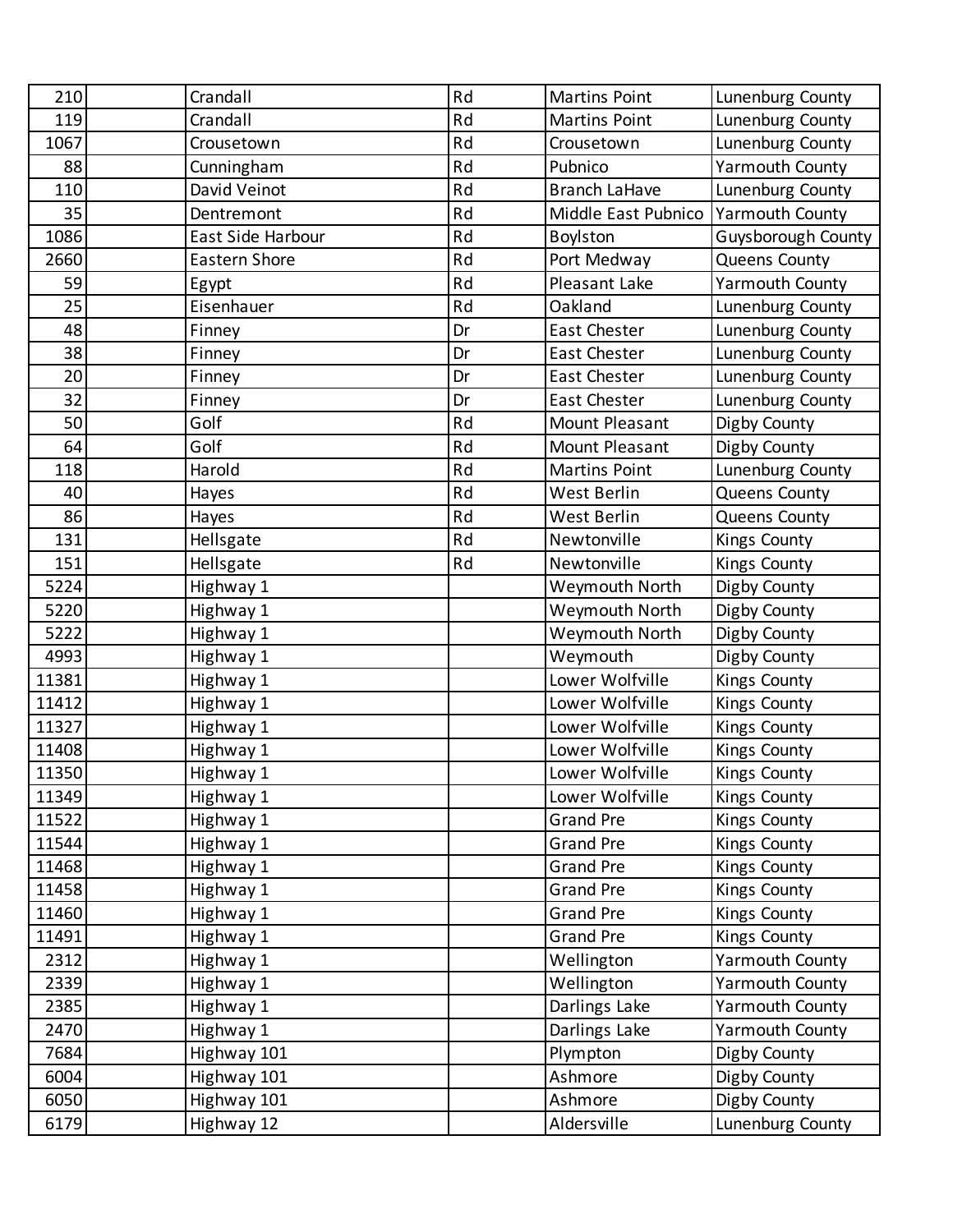| 4660  | Highway 14  | Martock             | <b>Hants County</b>    |
|-------|-------------|---------------------|------------------------|
| 4668  | Highway 14  | Martock             | <b>Hants County</b>    |
| 4726  | Highway 14  | Martock             | <b>Hants County</b>    |
| 11718 | Highway 16  | Boylston            | Guysborough County     |
| 75    | Highway 203 | Carleton            | <b>Yarmouth County</b> |
| 12301 | Highway 215 | <b>Admiral Rock</b> | <b>Hants County</b>    |
| 12166 | Highway 217 | Seabrook            | Digby County           |
| 3406  | Highway 3   | Lower Argyle        | <b>Yarmouth County</b> |
| 3244  | Highway 3   | Lower Argyle        | <b>Yarmouth County</b> |
| 3226  | Highway 3   | Lower Argyle        | <b>Yarmouth County</b> |
| 3193  | Highway 3   | Lower Argyle        | <b>Yarmouth County</b> |
| 3165  | Highway 3   | Lower Argyle        | <b>Yarmouth County</b> |
| 3143  | Highway 3   | Lower Argyle        | <b>Yarmouth County</b> |
| 3404  | Highway 3   | Lower Argyle        | <b>Yarmouth County</b> |
| 2855  | Highway 3   | Pubnico             | <b>Yarmouth County</b> |
| 2292  | Highway 3   | Pubnico             | <b>Yarmouth County</b> |
| 2131  | Highway 3   | East Pubnico        | <b>Yarmouth County</b> |
| 789   | Highway 3   | Middle East Pubnico | Yarmouth County        |
| 783   | Highway 3   | Middle East Pubnico | <b>Yarmouth County</b> |
| 382   | Highway 3   | Lower East Pubnico  | Yarmouth County        |
| 230   | Highway 3   | Lower East Pubnico  | <b>Yarmouth County</b> |
| 214   | Highway 3   | Lower East Pubnico  | Yarmouth County        |
| 8839  | Highway 3   | Charlesville        | Shelburne County       |
| 4226  | Highway 3   | Doctors Cove        | Shelburne County       |
| 4018  | Highway 3   | Doctors Cove        | Shelburne County       |
| 4026  | Highway 3   | Doctors Cove        | Shelburne County       |
| 3373  | Highway 3   | East Chester        | Lunenburg County       |
| 3397  | Highway 3   | East Chester        | Lunenburg County       |
| 3399  | Highway 3   | East Chester        | Lunenburg County       |
| 2983  | Highway 3   | East Chester        | Lunenburg County       |
| 2915  | Highway 3   | East Chester        | Lunenburg County       |
| 3489  | Highway 3   | East Chester        | Lunenburg County       |
| 3509  | Highway 3   | East Chester        | Lunenburg County       |
| 9282  | Highway 3   | Pleasant Lake       | Yarmouth County        |
| 1098  | Highway 304 | Yarmouth Bar        | <b>Yarmouth County</b> |
| 1064  | Highway 304 | Yarmouth Bar        | Yarmouth County        |
| 1096  | Highway 304 | Yarmouth Bar        | Yarmouth County        |
| 1066  | Highway 304 | Yarmouth Bar        | Yarmouth County        |
| 856   | Highway 304 | Overton             | Yarmouth County        |
| 7268  | Highway 331 | <b>Broad Cove</b>   | Lunenburg County       |
| 9187  | Highway 331 | <b>Voglers Cove</b> | Lunenburg County       |
| 9067  | Highway 331 | <b>Voglers Cove</b> | Lunenburg County       |
| 8583  | Highway 331 | <b>Voglers Cove</b> | Lunenburg County       |
| 1056  | Highway 331 | East Port Medway    | Queens County          |
| 4364  | Highway 340 | Carleton            | Yarmouth County        |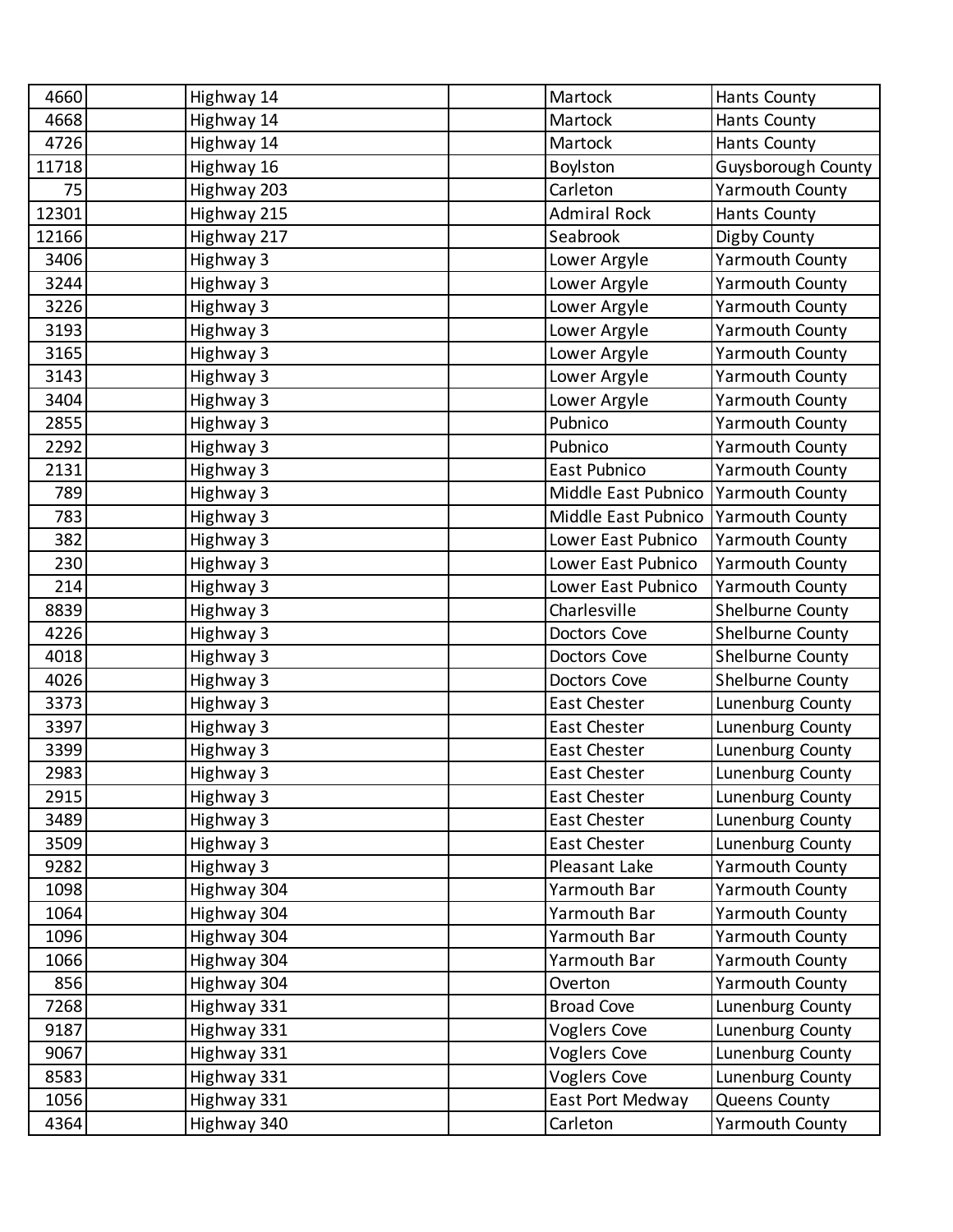| 4414  | Highway 340     |       | Carleton               | <b>Yarmouth County</b> |
|-------|-----------------|-------|------------------------|------------------------|
| 2656  | Highway 340     |       | Deerfield              | <b>Yarmouth County</b> |
| 12393 | Highway 4       |       | Soldiers Cove          | <b>Richmond County</b> |
| 12391 | Highway 4       |       | Soldiers Cove          | <b>Richmond County</b> |
| 354   | Hilton          | Rd    | Rockville              | <b>Yarmouth County</b> |
| 305   | Hilton          | Rd    | Rockville              | <b>Yarmouth County</b> |
| 306   | Hilton          | Rd    | Rockville              | <b>Yarmouth County</b> |
| 308   | Hilton          | Rd    | Rockville              | <b>Yarmouth County</b> |
| 224   | Hilton          | Rd    | Rockville              | <b>Yarmouth County</b> |
| 1707  | Hirtle          | Rd    | <b>Voglers Cove</b>    | Lunenburg County       |
| 73    | Holters         | Lane  | Chester Grant          | Lunenburg County       |
| 43    | Holters         | Lane  | <b>Chester Grant</b>   | Lunenburg County       |
| 57    | Holters         | Lane  | <b>Chester Grant</b>   | Lunenburg County       |
| 47    | Holters         | Lane  | <b>Chester Grant</b>   | Lunenburg County       |
| 52    | Holters         | Lane  | <b>Chester Grant</b>   | Lunenburg County       |
| 45    | Holters         | Lane  | <b>Chester Grant</b>   | Lunenburg County       |
| 289   | Hunts Lake      | Rd    | Aldersville            | Lunenburg County       |
| 214   | Hunts Lake      | Rd    | Aldersville            | Lunenburg County       |
| 222   | Hunts Lake      | Rd    | Aldersville            | Lunenburg County       |
| 236   | Hunts Lake      | Rd    | Aldersville            | Lunenburg County       |
| 229   | Hunts Lake      | Rd    | Aldersville            | Lunenburg County       |
| 239   | Hunts Lake      | Rd    | Aldersville            | Lunenburg County       |
| 250   | Hunts Lake      | Rd    | Aldersville            | Lunenburg County       |
| 260   | Hunts Lake      | Rd    | Aldersville            | Lunenburg County       |
| 266   | Hunts Lake      | Rd    | Aldersville            | Lunenburg County       |
| 270   | Hunts Lake      | Rd    | Aldersville            | Lunenburg County       |
| 290   | Hunts Lake      | Rd    | Aldersville            | Lunenburg County       |
| 296   | Hunts Lake      | Rd    | Aldersville            | Lunenburg County       |
| 300   | Hunts Lake      | Rd    | Aldersville            | Lunenburg County       |
| 312   | Hunts Lake      | Rd    | Aldersville            | Lunenburg County       |
| 330   | Hunts Lake      | Rd    | Aldersville            | Lunenburg County       |
| 343   | Hunts Lake      | Rd    | Aldersville            | Lunenburg County       |
| 350   | Hunts Lake      | Rd    | Aldersville            | Lunenburg County       |
| 206   | Hunts Lake      | Rd    | Aldersville            | Lunenburg County       |
| 342   | Hunts Lake      | Rd    | Aldersville            | Lunenburg County       |
| 11    | Hunts Lake Road | Exten | Aldersville            | Lunenburg County       |
| 15    | Hunts Lake Road | Exten | Aldersville            | Lunenburg County       |
| 21    | Hunts Lake Road | Exten | Aldersville            | Lunenburg County       |
| 55    | Keddy Bridge    | Rd    | Oakland                | Lunenburg County       |
| 723   | Killam          | Rd    | <b>Pleasant Valley</b> | <b>Yarmouth County</b> |
| 50    | Lake Darling    | Rd    | Darlings Lake          | <b>Yarmouth County</b> |
| 48    | Lake Darling    | Rd    | Darlings Lake          | <b>Yarmouth County</b> |
| 59    | Lake Darling    | Rd    | Darlings Lake          | <b>Yarmouth County</b> |
| 819   | Lake George     | Rd    | <b>Brenton</b>         | <b>Yarmouth County</b> |
| 40    | Lantz Cove      | Rd    | Oakland                | Lunenburg County       |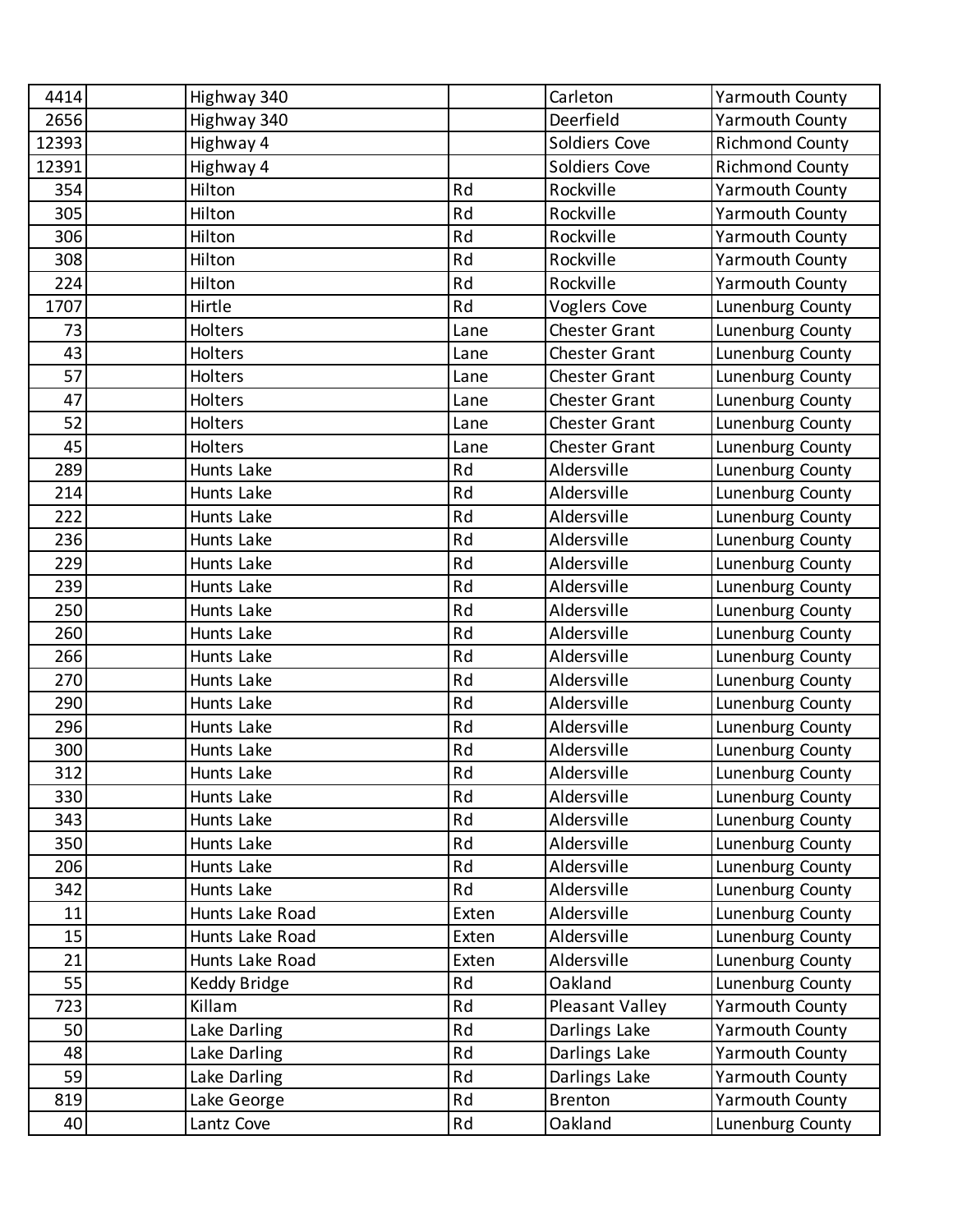| 123  | Leneton            | Rd   | East Port Medway      | Queens County             |
|------|--------------------|------|-----------------------|---------------------------|
| 1064 | Long Cove          | Rd   | Port Medway           | Queens County             |
| 383  | Long Cove          | Rd   | Port Medway           | Queens County             |
| 1075 | Lower Branch       | Rd   | <b>Branch LaHave</b>  | Lunenburg County          |
| 1189 | Lower Branch       | Rd   | <b>Branch LaHave</b>  | Lunenburg County          |
| 3014 | Main Shore         | Rd   | Port Maitland         | <b>Yarmouth County</b>    |
| 3012 | Main Shore         | Rd   | Port Maitland         | Yarmouth County           |
| 1591 | Main Shore         | Rd   | Sandford              | Yarmouth County           |
| 1654 | Main Shore         | Rd   | Sandford              | <b>Yarmouth County</b>    |
| 9    | Massey             | Dr   | Sydney                | Cape Breton County        |
| 15   | Massey             | Dr   | Sydney                | Cape Breton County        |
| 13   | Massey             | Dr   | Sydney                | Cape Breton County        |
| 982  | Medway River       | Rd   | Charleston            | Queens County             |
| 1027 | Medway River       | Rd   | Charleston            | Queens County             |
| 946  | Medway River       | Rd   | Charleston            | Queens County             |
| 945  | Medway River       | Rd   | Charleston            | Queens County             |
| 148  | Mehlman            | Rd   | Port Mouton           | Queens County             |
| 45   | Mehlman            | Rd   | Port Mouton           | Queens County             |
| 63   | Mill               | Rd   | Hillgrove             | Digby County              |
| 39   | Moodys             | Lane | Weymouth North        | Digby County              |
| 87   | Moodys             | Lane | Weymouth North        | Digby County              |
| 21   | Moodys             | Lane | Weymouth North        | Digby County              |
| 1510 | Morley             | Rd   | Sandfield             | Cape Breton County        |
| 1512 | Morley             | Rd   | Sandfield             | Cape Breton County        |
| 158  | Naugler            | Rd   | Pine Grove            | Lunenburg County          |
| 39   | New Town           | Rd   | Avondale              | <b>Hants County</b>       |
| 27   | New Town           | Rd   | Avondale              | Hants County              |
| 238  | North Middle River | Rd   | <b>Windsor Road</b>   | Lunenburg County          |
| 1003 | North Ohio         | Rd   | <b>Brenton</b>        | <b>Yarmouth County</b>    |
| 687  | North River        | Rd   | <b>Aylesford Lake</b> | <b>Kings County</b>       |
| 26   | Oak                | Lane | East Chester          | Lunenburg County          |
| 247  | Oak Island         | Dr   | <b>Martins Point</b>  | Lunenburg County          |
| 487  | Oak Island         | Rd   | Avonport              | <b>Kings County</b>       |
| 20   | Old Gold Mine      | Rd   | Carleton              | <b>Yarmouth County</b>    |
| 19   | Old Gold Mine      | Rd   | Carleton              | Yarmouth County           |
| 14   | Old Mill           | Crt  | Seabrook              | Digby County              |
| 12   | Old Mill           | Crt  | Seabrook              | Digby County              |
| 62   | Old Schoolhouse    | Rd   | Mount Pleasant        | Digby County              |
| 49   | Old Schoolhouse    | Rd   | Mount Pleasant        | Digby County              |
| 51   | Old Town           | Rd   | Coffinscroft          | Shelburne County          |
| 346  | Parker Hart        | Rd   | Marshall Point        | Guysborough County        |
| 119  | Parker Hart        | Rd   | Marshall Point        | Guysborough County        |
| 115  | Parker Hart        | Rd   | Marshall Point        | <b>Guysborough County</b> |
| 113  | Parker Hart        | Rd   | Marshall Point        | <b>Guysborough County</b> |
| 323  | Perry              | Rd   | Carleton              | Yarmouth County           |